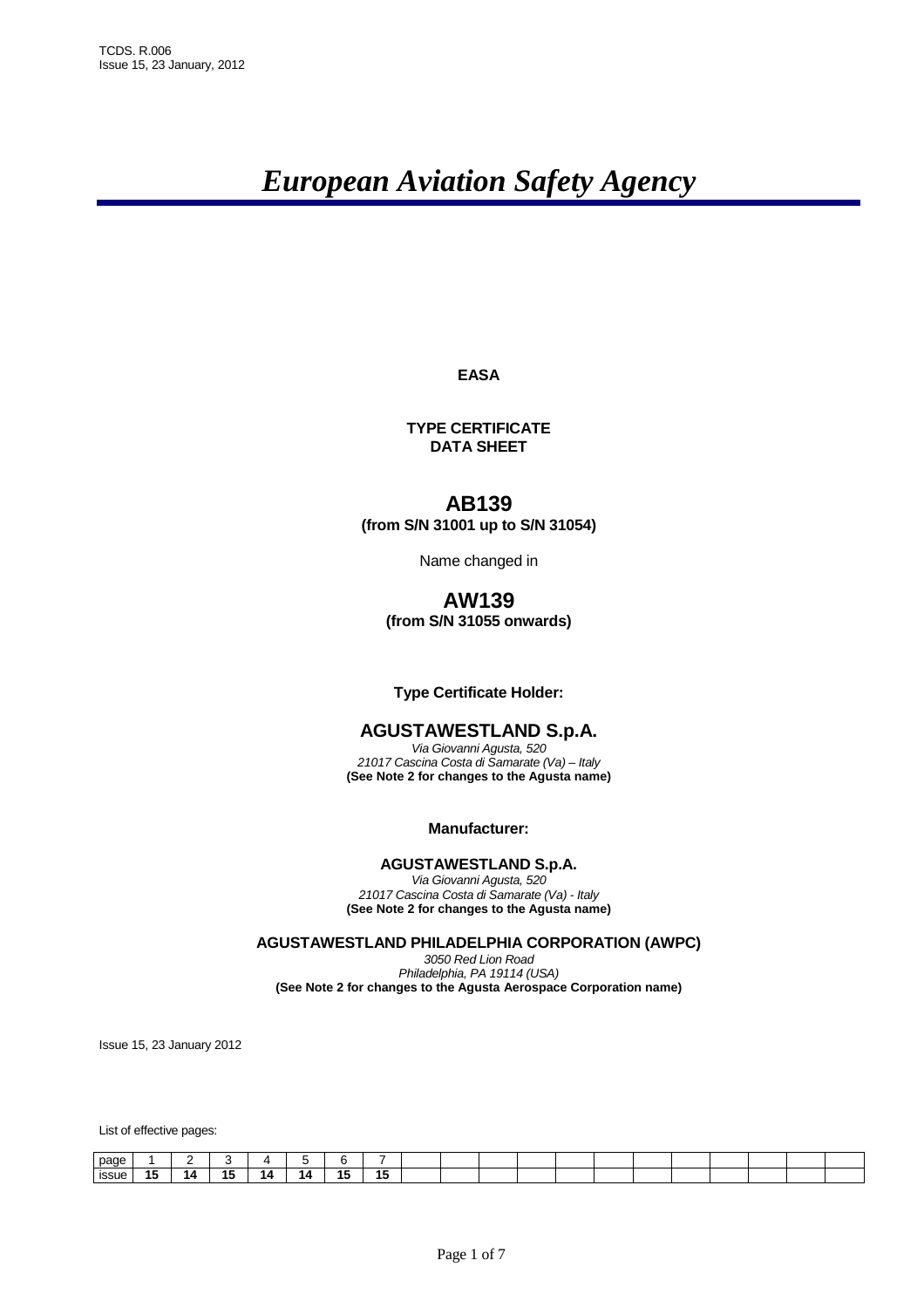## **TABLE OF CONTENTS**

| <b>Section</b>                                                  | Page |
|-----------------------------------------------------------------|------|
| AB139, AW139                                                    |      |
| General                                                         |      |
| <b>Certification Basis</b><br>Ш                                 | 3    |
| Ш<br><b>Technical Characteristics and Operating Limitations</b> | 3    |
| Operating and Service Instructions<br>IV                        | 6    |
| <b>Notes</b>                                                    | 6    |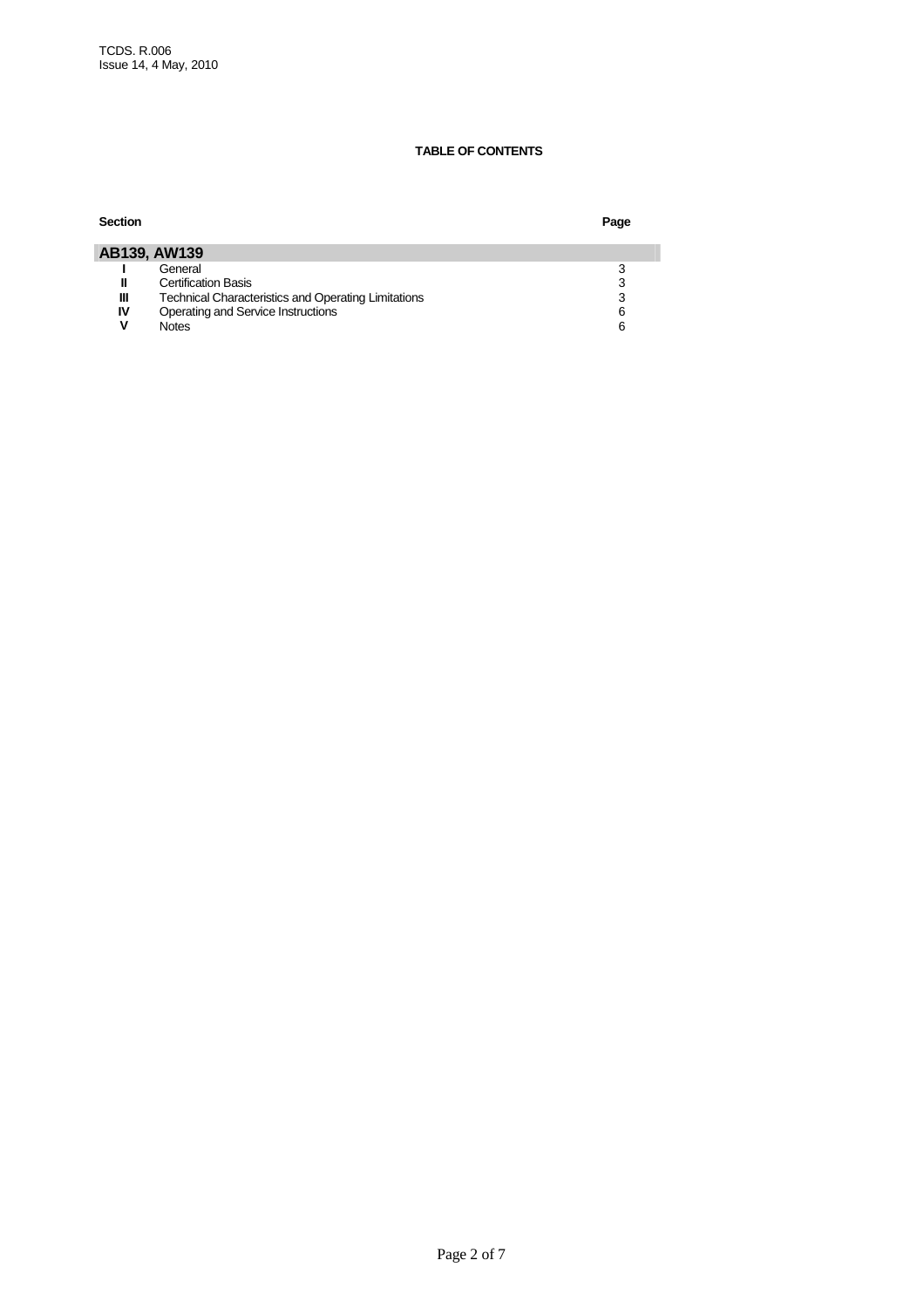# **AB139, AW139**

**AW139 and AB139 are two names for the same product. They identify two batches of aircraft manufactured in conformity with a unique Type Certificate Data Sheet. Refer to Note 2 for applicable Serial Numbers. Where not specifically declared, the content of this document is applicable to both AW139 and AB139.** 

#### **I. General**

| 1. Data Sheet No:                               |                                  | EASA.R.006                                                                                                                                                 |  |  |  |  |  |
|-------------------------------------------------|----------------------------------|------------------------------------------------------------------------------------------------------------------------------------------------------------|--|--|--|--|--|
|                                                 | 2. Type / Variant or Model       |                                                                                                                                                            |  |  |  |  |  |
| Type:<br>(a)<br><b>Variant or Model:</b><br>(b) |                                  | AB139 (S/N 31001 up to S/N 31054) name changed in AW139 (S/N 31055 onwards)<br>AB139 (S/N 31001 up to S/N 31054) name changed in AW139 (S/N 31055 onwards) |  |  |  |  |  |
|                                                 | 3. Airworthiness Category:       | Large Rotorcraft – Cat $A/B$ See Section IV, item 4 for the required equipment                                                                             |  |  |  |  |  |
| 4. Type Certificate Holder:                     |                                  | AGUSTAWESTLAND S.p.A. Via Giovanni Agusta, 520 - 21017 Cascina Costa di Samarate (Va) – Italy<br>(See Note 2)                                              |  |  |  |  |  |
| 5. Manufacturer:                                |                                  | AGUSTAWESTLAND S.p.A. Via Giovanni Agusta, 520 - 21017 Cascina Costa di Samarate (Va) – Italy<br>(See Note 2)                                              |  |  |  |  |  |
|                                                 |                                  | AgustaWestland Philadelphia Corporation, 3050 Red Lion Road - Philadelphia, PA 19114 -<br>USA (See Note 2)                                                 |  |  |  |  |  |
|                                                 | 6. National Certification Date:  | 18 June 2003, ENAC SO/A415                                                                                                                                 |  |  |  |  |  |
|                                                 | 7. ENAC Application Date::       | 12 March 1999                                                                                                                                              |  |  |  |  |  |
| 8. ENAC Recommendation Date:                    |                                  | NA.                                                                                                                                                        |  |  |  |  |  |
|                                                 | 9. EASA Type Certification Date: | <b>NA</b>                                                                                                                                                  |  |  |  |  |  |
|                                                 | <b>II. Certification Basis</b>   |                                                                                                                                                            |  |  |  |  |  |

1. **Reference Date for determining the applicable requirements:** March 12, 1999

2. **ENAC Certification Basis:** JAR 29 Amdt 3 dated April 1<sup>st</sup> 2002 (ref. CRI A-01)

- 3. **Airworthiness Requirements:** JAR 29 Amdt 3 as defined above
- 4. **Special Conditions:** Special Requirement for HIRF in accordance with JAA interim policy and guidance material document n. INT/POL/27&29/1 "Protection from the effects of HIRF". Refer to CRI F-01.

 For EPIC phase 5 approval (including SAR modes) the special condition quoted in CRI B-03 "Search and Rescue System Approval" applies.

| 6. Equivalent Safety Findings: | 1. JAR 29.1181 (a)(6) (ref. CRI E-03) Designated fire zone |
|--------------------------------|------------------------------------------------------------|
|                                | 2. JAR 29.1309 and 1357 (e) (ref. CRI F-10) EPIC system    |
|                                | 3. JAR 29.1305 (ref. CRI F-11)                             |

#### 7. **Environmental Standards including Noise:**

7.1 Noise: ICAO Annex 16, Ed. 1993, Vol. I 3rd ed., Chapt. 8.

5. **Reversion and Exemptions:** None

7.2 Emissions: ICAO Annex 16, Ed. 1993, Vol. II, Part II, Chapt. 2 (fuel venting).See Note 4.

#### **III. Technical Characteristics and Operational Limitations**

#### 1. **Type Design Definition:**

Report n° 139G0000P005/02 "AW139 – Type Design Defi nition (4 displays configuration) Report n° 139G0000P005/03 "AW139 – Type Design Defi nition (Long Nose configuration)

#### 2. **Description:**

The AW139 is a twin-engine transport helicopter having a conventional configuration with a 5-blades fully articulated main rotor, a 4 blades tail rotor and a tricycle retractable wheel landing gear.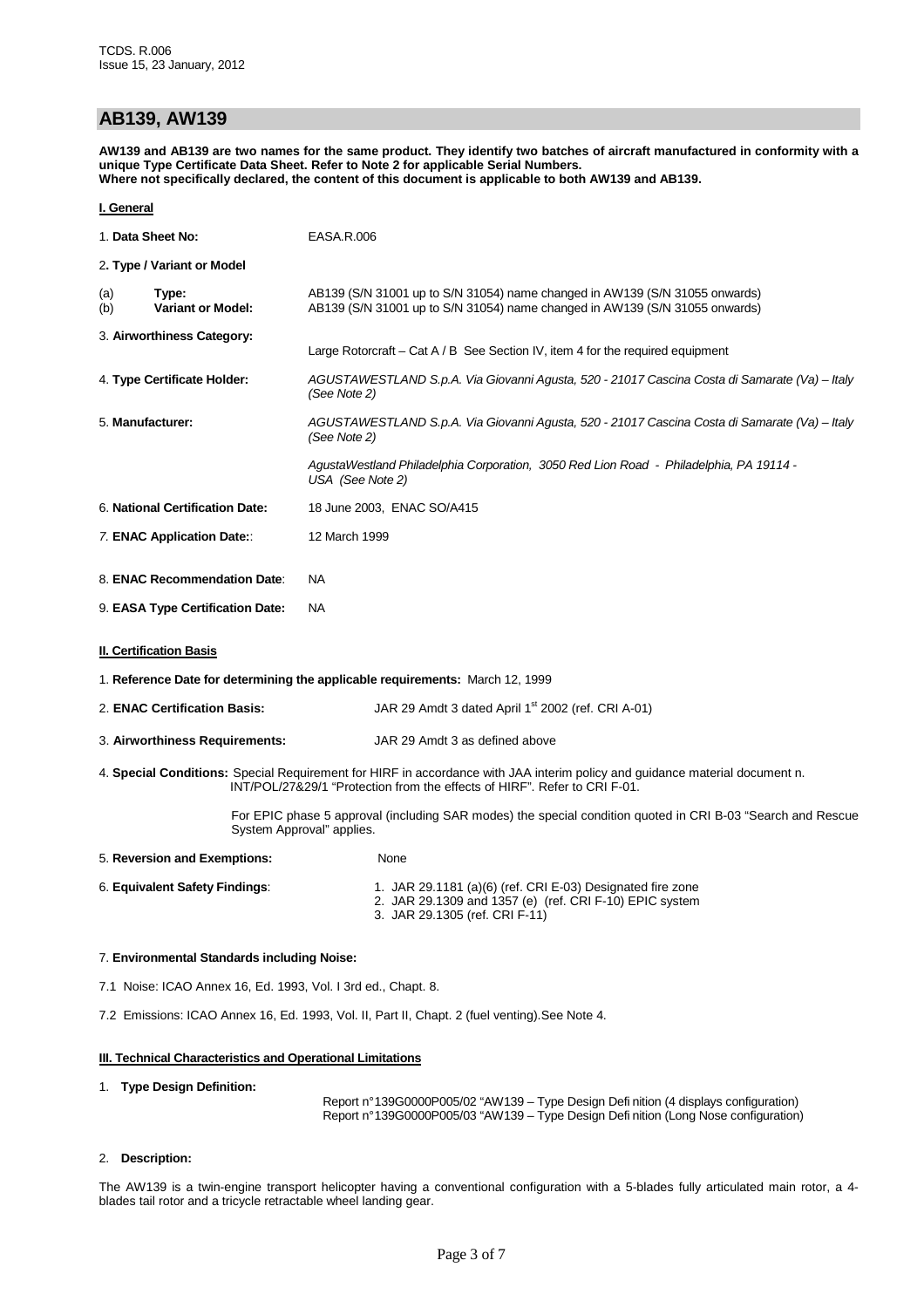|             | Report n. 139G0840W002-Equipment List<br>Report n. 139G0840W005-Equipment List (Long Nose configuration) |                 |                                                 |  |  |
|-------------|----------------------------------------------------------------------------------------------------------|-----------------|-------------------------------------------------|--|--|
| Dimensions: | Fuselage                                                                                                 | Length          | 13,533 m (13,733 m for Long Nose configuration) |  |  |
|             |                                                                                                          | Width<br>Height | 2.26 m<br>3,72 m                                |  |  |
|             | Main Rotor                                                                                               | Diameter 13,8 m |                                                 |  |  |
|             | <b>Tail Rotor</b>                                                                                        | Diameter 2.7 m  |                                                 |  |  |
|             | 3. Equipment:                                                                                            |                 |                                                 |  |  |

5. **Engines:** Two (2) Pratt&Whitney Canada Inc. PW PT6C-67C free turbine turboshaft engines provided with EEC with the implementation of P&WC Service Bulletins 41011, 41012R and 41013.

## 5.1 Installed Engine Limits:

|                       | Max torque          | Max ITT | Max gas gen. speed | Max Output Shaft speed       |
|-----------------------|---------------------|---------|--------------------|------------------------------|
|                       | <b>lbft</b><br>(Nm) | C       | rpm                | rpm                          |
| OEI 2 1/2             | 400<br>(542)        | 835     | 40500              | 21000 (21420) <sup>(1)</sup> |
| <b>OEI Continuous</b> | 350<br>(475)        | 775     | 39100              | 21000 (21420) <sup>(1)</sup> |
| Take Off 5 min        | 275<br>(373)        | 775     | 39100              | $21000(21420)^{(1)}$         |
| Maximum continuous    | 250<br>(339)        | 735     | 38200              | $21000(21420)^{(1)}$         |

(1) for Category A take off and landings below 90KIAS and for external hoist and cargo hook operations

#### 5.2 Transmission Torque Limits:

|                               | Power @ 100% NR  | Torque    |
|-------------------------------|------------------|-----------|
| <b>MCP Max Continuous OEI</b> | 1400 (1044)      | 140%      |
| $2.5'$ OFI                    | 1600 (1193)      | 160%      |
| <b>MCP Max Continuous AEO</b> | 1000 (746) (x 2) | 100%      |
| TOP Take-Off AEO              | 1100 (820) (x 2) | 110%      |
|                               |                  | hp $(kW)$ |

#### 6. **Fluids (Fuel/Oil/Additives):**

| 6.1 Fuel             | For all temperatures:<br>GOST 10227 TS-1                                                                  | Jet A-1, Jet A, JP5, JP8, JP8+100, GOST 1022 RT, |
|----------------------|-----------------------------------------------------------------------------------------------------------|--------------------------------------------------|
| 6.2 Lubricant        | For all temperatures:<br>MIL-PRF-23699F Transmission Oil<br>For engine oils see Engine Maintenance Manual |                                                  |
| 6.3 Hydraulic Oil    | For all temperatures<br>MIL-PRF-83282<br>Alternative for low temperatures MIL-PRF-5606                    |                                                  |
|                      | For detailed information see Section 1 of the Rotorcraft Flight Manual                                    |                                                  |
| 7. Fluid capacities: | Total:<br>Unusable:                                                                                       | 1588  <br>20 <sub>1</sub>                        |

| 8. Airspeed limits: | Never Exceed Speed (VNE) 167 KIAS |
|---------------------|-----------------------------------|
|                     | VNE OEI/Power OFF 147 KIAS        |

See Section 1 of the Rotorcraft Flight Manual for variation with altitude and temperature.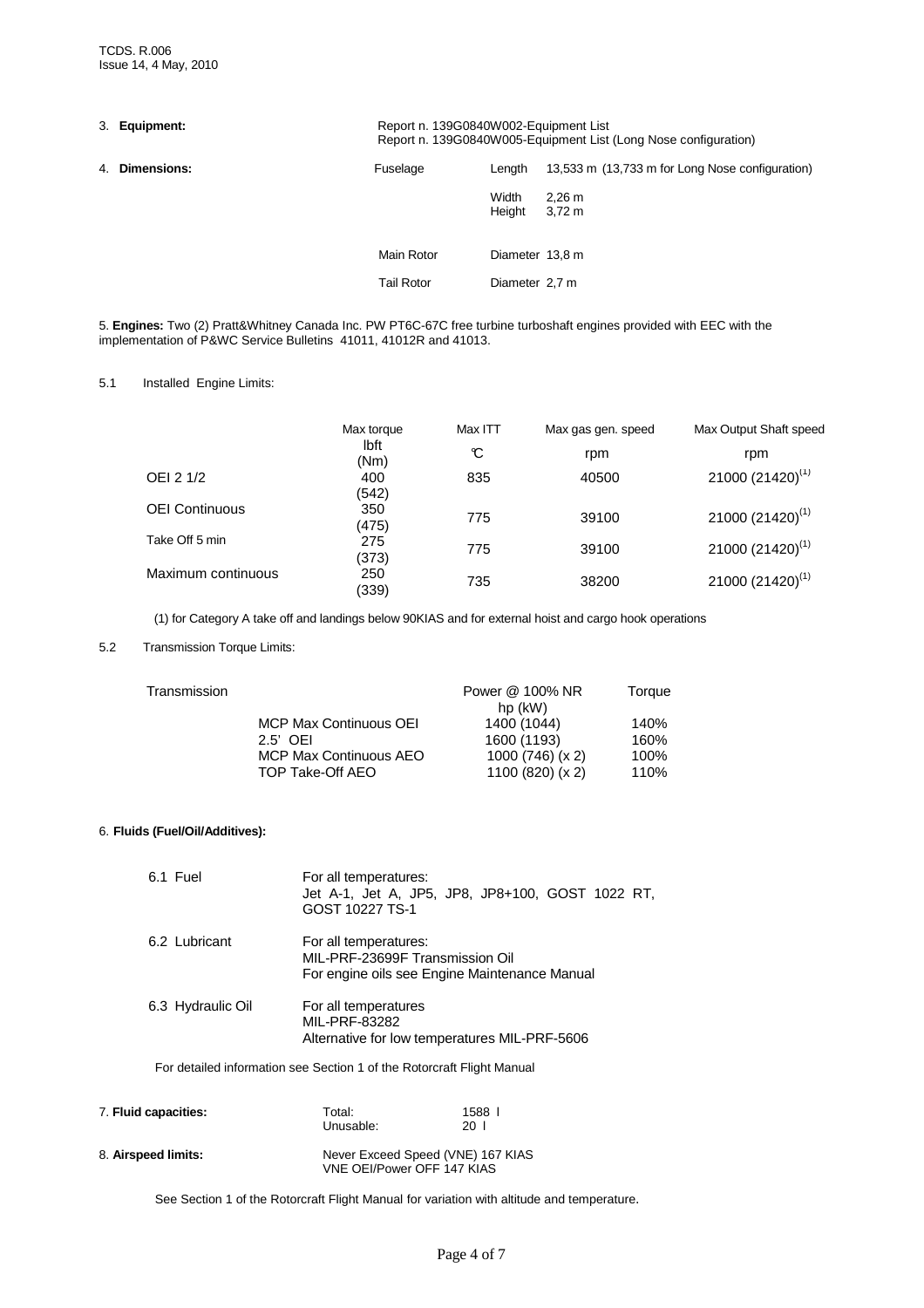| 9. Rotor Speed Limits:<br>Power OFF: 95-110%                              |                                                                                  |                                                                                                                                                       | AEO and OEI Continuous Operation Range: 98-101%                                                                                        |                                                                                                                                                    |  |  |  |
|---------------------------------------------------------------------------|----------------------------------------------------------------------------------|-------------------------------------------------------------------------------------------------------------------------------------------------------|----------------------------------------------------------------------------------------------------------------------------------------|----------------------------------------------------------------------------------------------------------------------------------------------------|--|--|--|
|                                                                           |                                                                                  | For Category A take off and landings below 90 KIAS and external hoist and cargo hook operations:<br>AEO and OEI Cautionary Operation Range: 101-103 % |                                                                                                                                        |                                                                                                                                                    |  |  |  |
| See Section 1 of the Rotorcraft Flight Manual for additional limitations. |                                                                                  |                                                                                                                                                       |                                                                                                                                        |                                                                                                                                                    |  |  |  |
| 10. Maximum Operating Altitude and Temperature:                           |                                                                                  |                                                                                                                                                       |                                                                                                                                        |                                                                                                                                                    |  |  |  |
| 10.1 Maximum Operating Altitude:                                          |                                                                                  |                                                                                                                                                       | 20000 ft pressure or density whichever comes first (see Note 6 and Note 8)                                                             |                                                                                                                                                    |  |  |  |
|                                                                           | 10.2 Ambient Temperature Limitations: See Rotorcraft Flight Manual (see Note 6). |                                                                                                                                                       |                                                                                                                                        |                                                                                                                                                    |  |  |  |
|                                                                           | See also Rotorcraft Flight Manual.                                               |                                                                                                                                                       |                                                                                                                                        |                                                                                                                                                    |  |  |  |
| 11. Operating Limitations:                                                | 8):                                                                              | VFR/IFR operations in non icing conditions. For IFR operations in known Icing conditions (see Note                                                    |                                                                                                                                        |                                                                                                                                                    |  |  |  |
|                                                                           | See also Rotorcraft Flight Manual.                                               |                                                                                                                                                       |                                                                                                                                        |                                                                                                                                                    |  |  |  |
| 12. Maximum Certified Weights:                                            |                                                                                  |                                                                                                                                                       |                                                                                                                                        |                                                                                                                                                    |  |  |  |
| 12.1 Maximum Weight:                                                      |                                                                                  |                                                                                                                                                       | 6400Kg. (see Note 6)                                                                                                                   |                                                                                                                                                    |  |  |  |
| 12.2 Taxi and Ramp                                                        |                                                                                  |                                                                                                                                                       | 6450 Kg. (see Note 6)                                                                                                                  |                                                                                                                                                    |  |  |  |
| 12.3 Take Off                                                             |                                                                                  | 6400Kg. (see Note 6)                                                                                                                                  |                                                                                                                                        |                                                                                                                                                    |  |  |  |
| 12.4 Landing                                                              |                                                                                  | 6400Kg. (see Note 6)                                                                                                                                  |                                                                                                                                        |                                                                                                                                                    |  |  |  |
| 13. Centre of Gravity Range:                                              |                                                                                  | See Rotorcraft Flight Manual                                                                                                                          |                                                                                                                                        |                                                                                                                                                    |  |  |  |
| 14. Datum:                                                                |                                                                                  |                                                                                                                                                       | See Maintenance Manual                                                                                                                 |                                                                                                                                                    |  |  |  |
| 15. Levelling Means:                                                      |                                                                                  |                                                                                                                                                       | See Maintenance Manual                                                                                                                 |                                                                                                                                                    |  |  |  |
| 16. Minimum Flight Crew:                                                  |                                                                                  |                                                                                                                                                       | One (1) for VFR day and Two (2) for VFR night and IFR<br>See Section IV, item 4 for the required equipment for Single Pilot operations |                                                                                                                                                    |  |  |  |
|                                                                           |                                                                                  |                                                                                                                                                       | (see Note 7)                                                                                                                           | For NVG operations, two (2) pilots or one (1) pilot and one (1) crew member<br>are required. Both pilot and crew member must be equipped with NVGs |  |  |  |
| 17. Maximum Passenger Seating Capacity:                                   |                                                                                  | 15                                                                                                                                                    |                                                                                                                                        |                                                                                                                                                    |  |  |  |
| 18. Passenger Emergency Exit:                                             |                                                                                  | 6                                                                                                                                                     | (3 on each side of the passengers cabin)                                                                                               |                                                                                                                                                    |  |  |  |
|                                                                           |                                                                                  | 4                                                                                                                                                     | P/N 4G5620F00111 is installed                                                                                                          | (2 on each side of the passengers cabin) if the kit Cabin Bubble Windows                                                                           |  |  |  |
| For detailed information see Rotorcraft Flight Manual                     |                                                                                  |                                                                                                                                                       |                                                                                                                                        |                                                                                                                                                    |  |  |  |
| 19. Maximum Baggage/Cargo Loads:                                          |                                                                                  | 200 kg.                                                                                                                                               |                                                                                                                                        |                                                                                                                                                    |  |  |  |
| 19.1 Increased Baggage Compartment Load:                                  |                                                                                  |                                                                                                                                                       | See Note 5                                                                                                                             |                                                                                                                                                    |  |  |  |
| 20. Rotor blade and control movement:                                     |                                                                                  |                                                                                                                                                       | Main Rotor (collective)                                                                                                                | $+1524' + 036'$                                                                                                                                    |  |  |  |
|                                                                           |                                                                                  |                                                                                                                                                       | Main Rotor (longitudinal cyclic)                                                                                                       | back $10^{\circ} \div 16^{\circ}$ forward                                                                                                          |  |  |  |
|                                                                           |                                                                                  |                                                                                                                                                       | Main Rotor (lateral cyclic)                                                                                                            | left $9^\circ \div$ right $9^\circ$                                                                                                                |  |  |  |
|                                                                           |                                                                                  |                                                                                                                                                       | Tail Rotor pitch range                                                                                                                 | $-10^{\circ} \div +24^{\circ}$<br>$-10^{\circ} \div 25^{\circ}30'$ (see Note 6)                                                                    |  |  |  |
| 21. Auxiliary Power Unit (APU):                                           |                                                                                  | N/A                                                                                                                                                   |                                                                                                                                        |                                                                                                                                                    |  |  |  |
| 22. Life-limited parts:                                                   |                                                                                  |                                                                                                                                                       | Refer to EASA Approved Chapter 4 of the Maintenance Manual                                                                             |                                                                                                                                                    |  |  |  |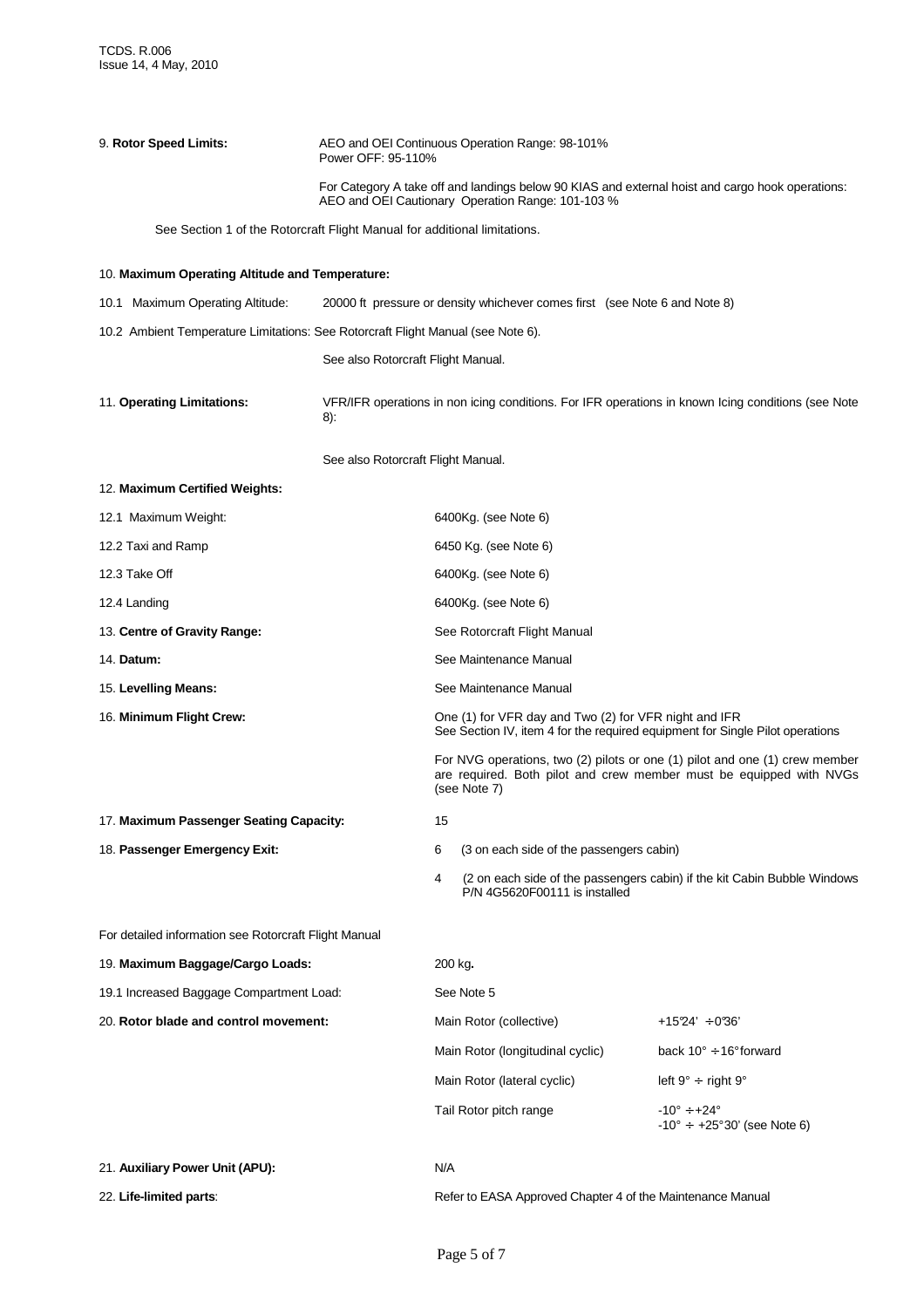| 23. Wheels and Tyres:                         |                                               | Nose Landing Gear: 5.00-5                                                                                                             | Type: 10PR                                                                        |
|-----------------------------------------------|-----------------------------------------------|---------------------------------------------------------------------------------------------------------------------------------------|-----------------------------------------------------------------------------------|
|                                               |                                               | Main Landing Gear: 18 X 5.5                                                                                                           | Type: 10PR                                                                        |
| <b>IV. Operating and Service Instructions</b> |                                               |                                                                                                                                       |                                                                                   |
|                                               | 1. Rotorcraft Flight Manual, Document No:     |                                                                                                                                       |                                                                                   |
|                                               |                                               | Report n. 139G0290X002 - Rotorcraft Flight Manual (4 display)                                                                         |                                                                                   |
| 2. Maintenance Manual, Document No:           |                                               | Maintenance Planning Information 39-A-AMPI-00-P                                                                                       |                                                                                   |
|                                               |                                               | Maintenance Publication 39-A-AMP-00-P                                                                                                 |                                                                                   |
| З.                                            | <b>Service Letters and Service Bulletins:</b> | As published by Agusta.                                                                                                               |                                                                                   |
| 4. Required Equipment:                        |                                               |                                                                                                                                       | The installation of the following is mandatory for Category A operations:         |
|                                               |                                               | - Service Bulletin P&WC S.B. No. 41020<br>- Honeywell Primus EPIC s/w P/N MM7030191-004 or later                                      |                                                                                   |
|                                               |                                               | The installation of the following is mandatory for Single Pilot VFR night<br>operations:                                              |                                                                                   |
|                                               |                                               | - Quick Reference Handbook (QRH) Agusta Pub Code 502500033,<br>latest issue<br>- Map/QRH holder P/N 4G2510F00111, P/N 4G2510F00113 or | - Traffic Advisory System (TCAS) RFM 139G0290X002, Supplement 25                  |
|                                               |                                               | equivalent.                                                                                                                           |                                                                                   |
|                                               |                                               |                                                                                                                                       | The installation of the following is mandatory for Single Pilot IFR operations:   |
|                                               |                                               | - Quick Reference Handbook (QRH) Agusta Pub Code 502500033,<br>latest issue                                                           | - Flight Director RFM 139G0290X002, Sup. 34 or 40 or 67 or 69 or 70               |
|                                               |                                               | - Map/QRH holder P/N 4G2510F00111, P/N 4G2510F00113 or<br>equivalent.                                                                 |                                                                                   |
|                                               |                                               |                                                                                                                                       | The installation of the following is mandatory for Night Vision Goggle operations |
|                                               |                                               | - NVIS compatible lighting systems P/N 4G3360F00111<br>- EPIC software 4.8 or subsequent                                              |                                                                                   |
|                                               |                                               | Refer to EASA Approved Rotorcraft Flight Manual for other approved<br>mandatory and optional equipments.                              |                                                                                   |
|                                               |                                               | condition                                                                                                                             | The installation of the following is mandatory for operations in Known Icing      |
|                                               |                                               | - Kit Full Ice Protection System P/N 4G3000F00211                                                                                     |                                                                                   |

Refer to EASA Approved Rotorcraft Flight Manual for other approved mandatory and optional equipments.

### **V. Notes**

- 1. Cabin Interior and Seating Configurations must be approved when not yet included in the type design (see list in the Rep.139G9500U001).
- 2. Applicable serial numbers:
	- S/N 31001 to S/N 31054: AB139 designation, manufactured by Agusta S.p.A. in Italy
	- S/N 31055 to S/N 31200: AW139 designation, manufactured by Agusta S.p.A.in Italy
	- S/N 31201 to S/N 31999: AW139 Long Nose Configuration, manufactured by Agusta S.p.A.in Italy
	- S/N 41001 to S/N 41200: AW139 designation manufactured by Agusta S.p.A. in USA

- S/N 41201 to 41999: AW139 Long Nose Configuration, manufactured by Agusta Aerospace Corporation (AAC) in USA

 Effective 01 June 2011, the Agusta S.p.A. name was changed to AgustaWestland S.p.A., and the Agusta Aerospace Corporation (AAC) name was changed to AgustaWestland Philadelphia Corporation (AWPC).

3. Material WNS-2U as an alternative to 15-5PH is acceptable only on the following landing gear S/Ns and for max 6400 Kg Take Off and Landing weight and 6450 Kg Ramp Weight:

Nose Landing gear P/N 3G3220V00131/33 from S/N 101 to S/N 130